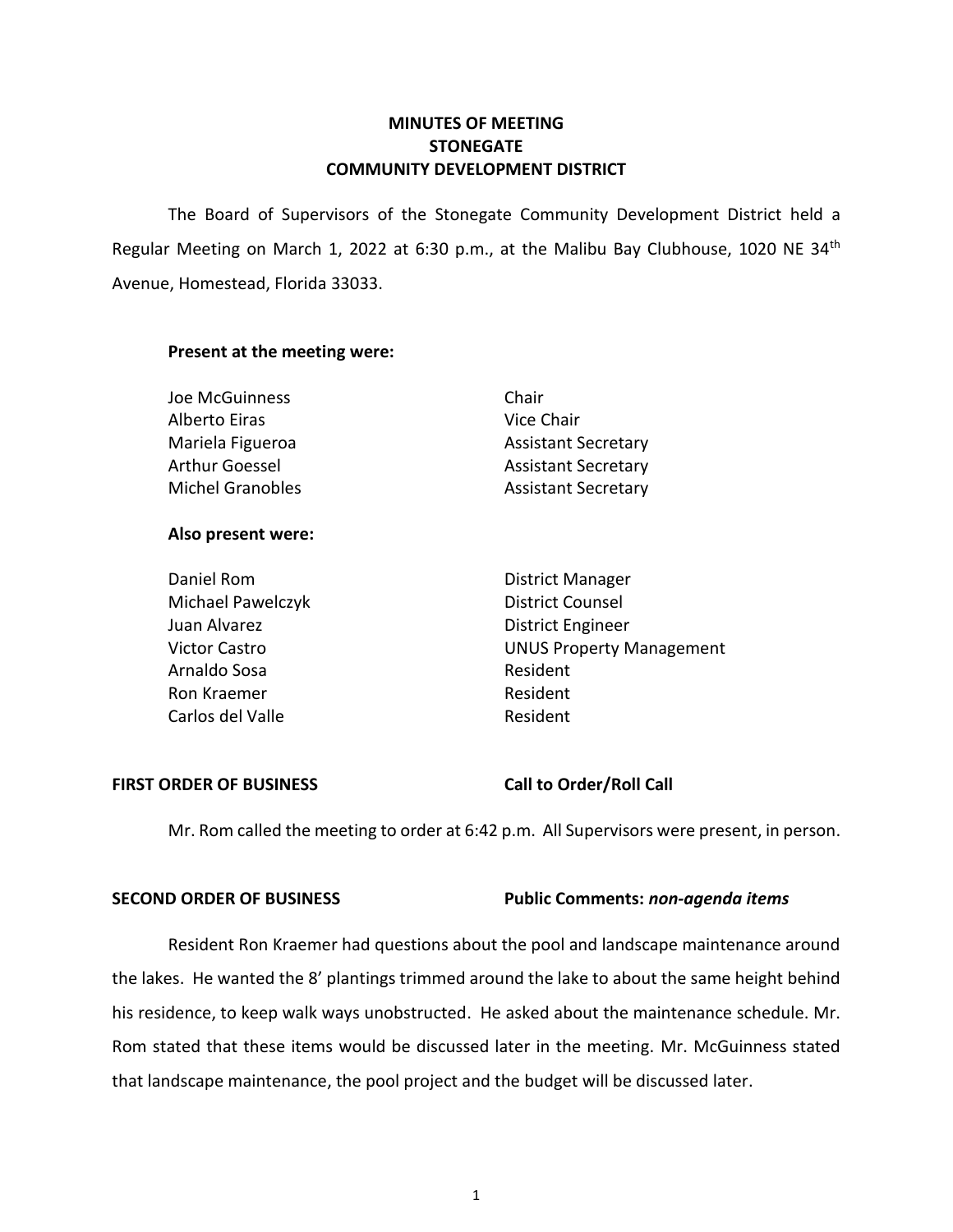Another resident was also interested in hearing about the pool project and the gym.

**THIRD ORDER OF BUSINESS Ratification of First Amendment to Allstate Resource Management, Inc., Aquatics Maintenance Services Agreement** 

Mr. Rom presented the First Amendment to the Allstate Resource Management, Inc., Aquatics Maintenance Services Agreement, which reflects a 5% fee increase, which went into effect on January 1, 2022.

**On MOTION by Mr. Goessel and seconded by Mr. Granobles, with all in favor, the First Amendment to the Allstate Resource Management, Inc., Aquatics Maintenance Services Agreement, reflecting a 5% fee increase, effective January 1, 2022, was ratified.** 

#### **FOURTH ORDER OF BUSINESS Discussion/Consideration**

## **A. SOLitude Lake Management, LLC, Aeration Proposals for Lakes 3, 4, 5 and 6**

Mr. Alvarez distributed updated proposals for aeration system installation services for Lakes 3, 4, 5 and 6, which reflect an increase because the cost of materials increased. The following new proposals were presented, which combined, totaled \$35,330:

| Lake 3: | \$7,952  |
|---------|----------|
| Lake 4: | \$8,774  |
| Lake 5: | \$11,654 |
| Lake 6: | \$6,950  |

## • **Proposals for Electrical Connections to the Aerations Systems**

Mr. Alvarez presented the Power Enterprises and the TSTC proposals to provide electrical connections to the aeration systems at Lakes 3, 4, 5 and 6. The scope of services was the same for both companies and Mr. Alvarez recommended Power Enterprises.

Mr. Alvarez distributed a spreadsheet of where the Series 2020 Projects stands. There are surplus funds that the Board might want to use for other CDD improvements. The City's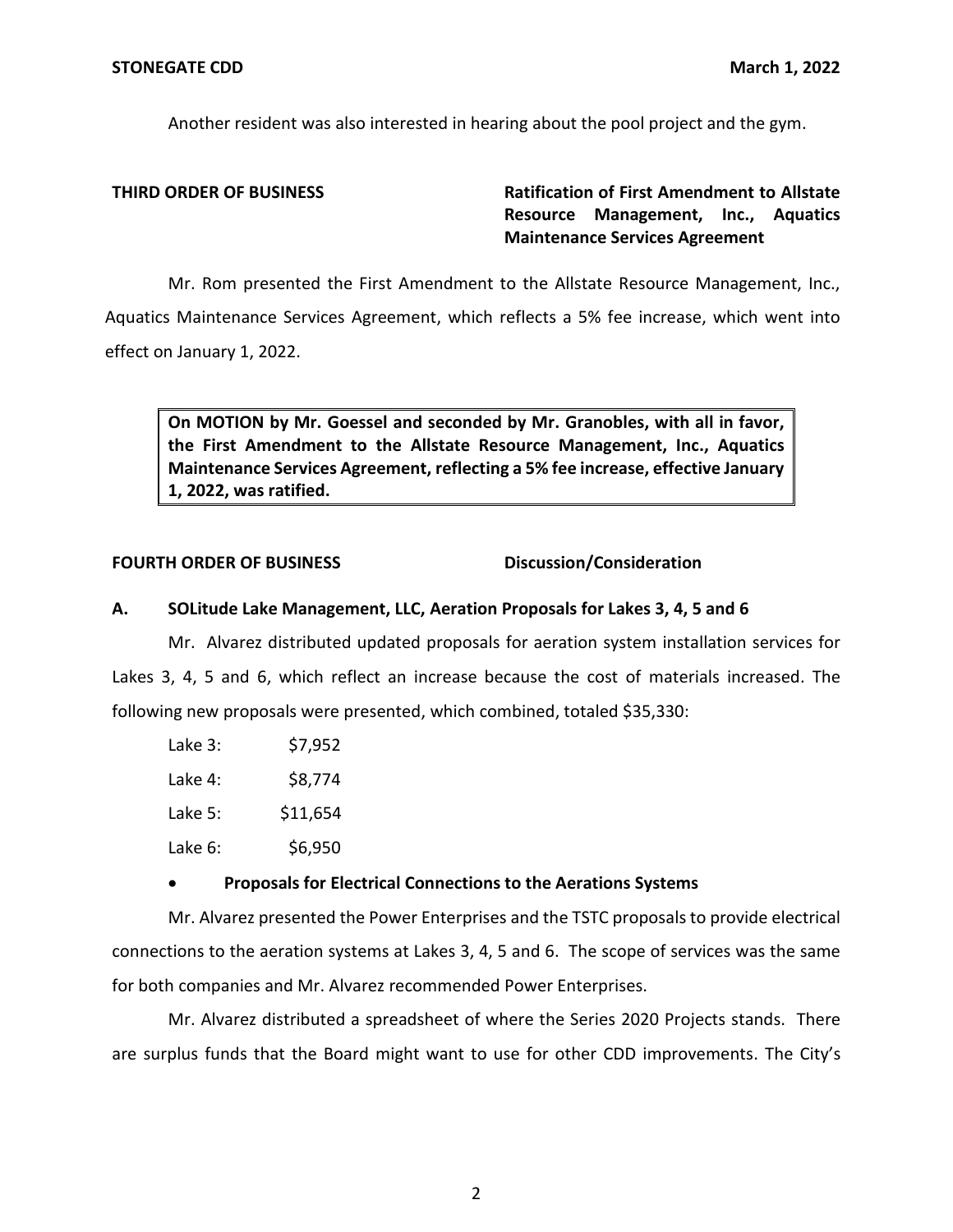approval of the Site Plan Application is pending until the permits from Southern Asphalt, Visions Pools of Miami, Miami Pool, Inc., and one other are closed.

In response to Mr. Rom's question, Mr. Alvarez stated they could reallocate the vegetation surplus funds for Lakes 3 and 5 to install aerators at Lakes 4 and 6 and towards the pool deck expansion costs.

Discussion ensued regarding the benefits of aeration systems versus fountains.

Mr. Castro stated the overall plans were to install aeration systems, plants, blue dye and littoral shelving at all four lakes. The project focused more on Lakes 3 and 5, which are problematic. He believed the Board should consider installing aerators in all the lakes, as it could reduce costs in the future. They could also consider installing fountains in the future.

The electrical costs and how often the compressor will run, were discussed.

Mr. McGuiness recommend installing compressors at Lakes 5 and 3 at an estimated additional electricity cost at \$1,000 per month for each aerator. He reminded the Board of past homeowner complaints about the odor, aesthetics and trash. It was noted that about \$1,200 per month is spent on electricity for the existing pump. A burned breaker and expending \$350 on labor to repair a pump under warranty were noted.

Concerns about monthly maintenance costs, incorporating additional costs into future budgets, voltage needed to service the aerators and fountains were discussed. The additional costs for maintenance support of all four lakes was expected to be about \$1,000 per month.

**On MOTION by Mr. Goessel and seconded by Mr. McGuinness, with all in favor, the new SOLitude Lake Management, Inc. proposals for installation of aeration systems in Lakes 3, 4, 5 and 6, in the amounts of \$7,952, \$8,744, \$11,654 and \$6,950, and Power Enterprise Corp., Estimate #238 to install electrical connections to the aeration systems in Lakes 3, 4, 5 and 6, in a not to exceed amount of \$9,775, subject to maintenance costs in a not-to-exceed amount of \$3,000 monthly, excluding electricity costs, and presenting for approval at the next meeting if amount is exceeded, was approved.** 

Mr. Eiras asked if a Board Member was present during the walkthrough of the lakes. The Board Members believed the walkthrough was a Legacy item and already planned, based on one

3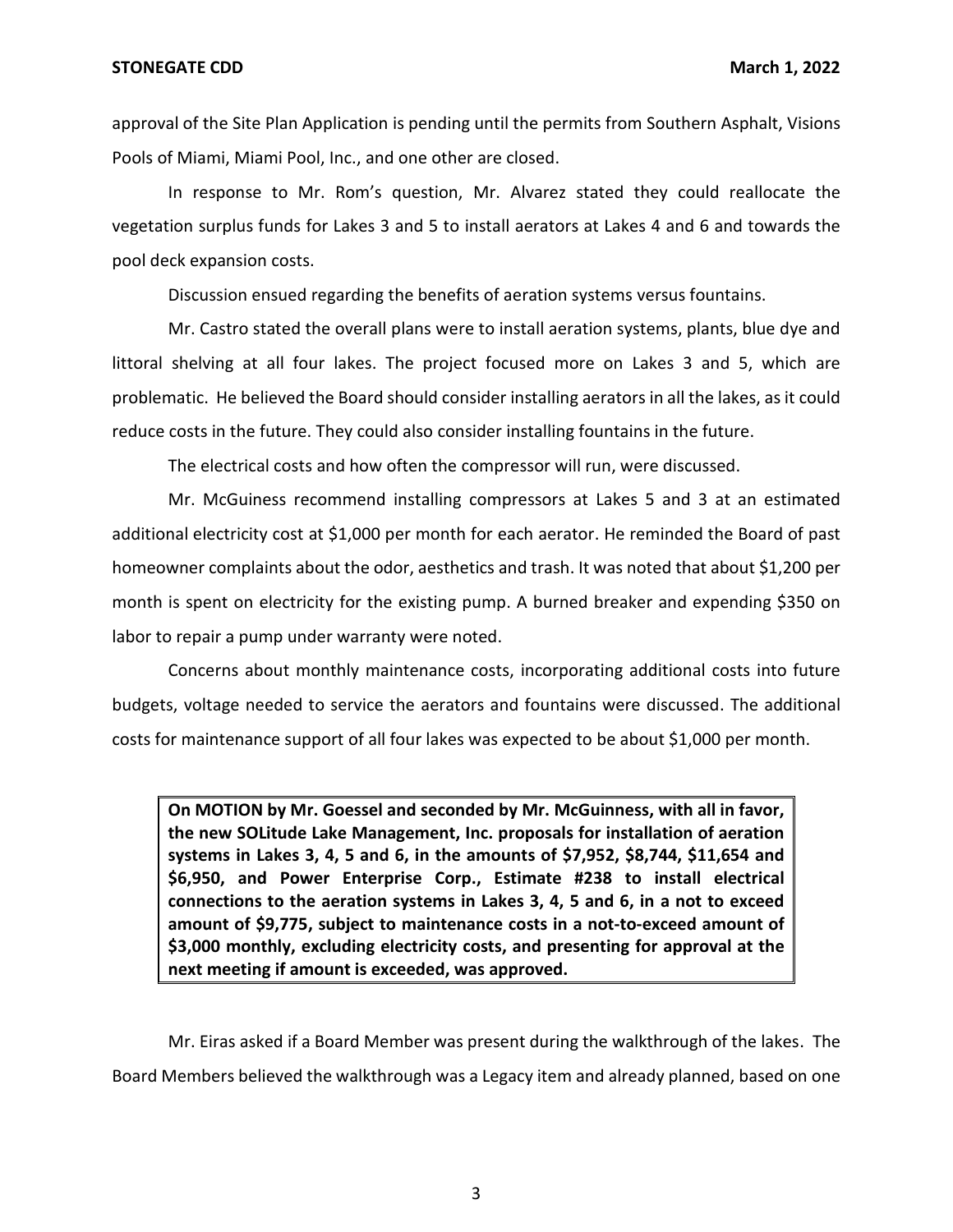that was done before. Mr. Rom stated this instance was an oversight; he would make sure a Board Member is present when proceeding with Board directions involving walkthroughs.

#### **B. Landshore Enterprises, LLC, Shoreline Degradation Proposals for Lakes 4 and 6**

 the water's edge to the typical 4H:1V slope. He noted that Mr. Castro was present during the Mr. Alvarez presented the proposals for Lakes 4 and 6 to return the top of the slope of field inspections, which identified fill materials sliding towards the lakes over a 10-year period. He gave an overview of the restoration process.

A Board Member asked if any other lakes had the same issues and would need to be restored anytime soon.

Regarding the pricing, Mr. Alvaraz stated that he did not have anything to compare but, in his opinion, the prices are competitive. The Board discussed repairing geo-tubes and reviewed the photographs and proposals. It was noted that erosion slowed at the lake between Senora due to recent plantings and the homeowner who installed pavers on his property.

Discussion ensued regarding budget constraints, whether lake conditions are worsening or pose any danger to homes and the suggestion to proceed with the Lake 6 project and budget to do Lake 4 next year. This item was deferred to the next meeting.

**On MOTION by Mr. Goessel and seconded by Ms. Figueroa, with all in favor, postponing discussions of shoreline erosion repair projects to the next meeting, while Staff prepares a budget analysis taking into consideration all other project expenditures, was approved.** 

 It was noted that CDD's older than 20 years typically include a "Lake bank erosion repair" line item in the budget to build funds for long-term solutions. Concerns about incurring additional landscaping costs after completing the erosion repair and aeration projects and the sequence in which to commence both projects were discussed.

A Board Member asked if there is a way to minimize erosion and added weight in those areas. Mr. Castro stated he and Armando already discussed it and crews started using weed whackers and standing mowers.

#### **C. Update: 2020 Capital Projects Fund**

4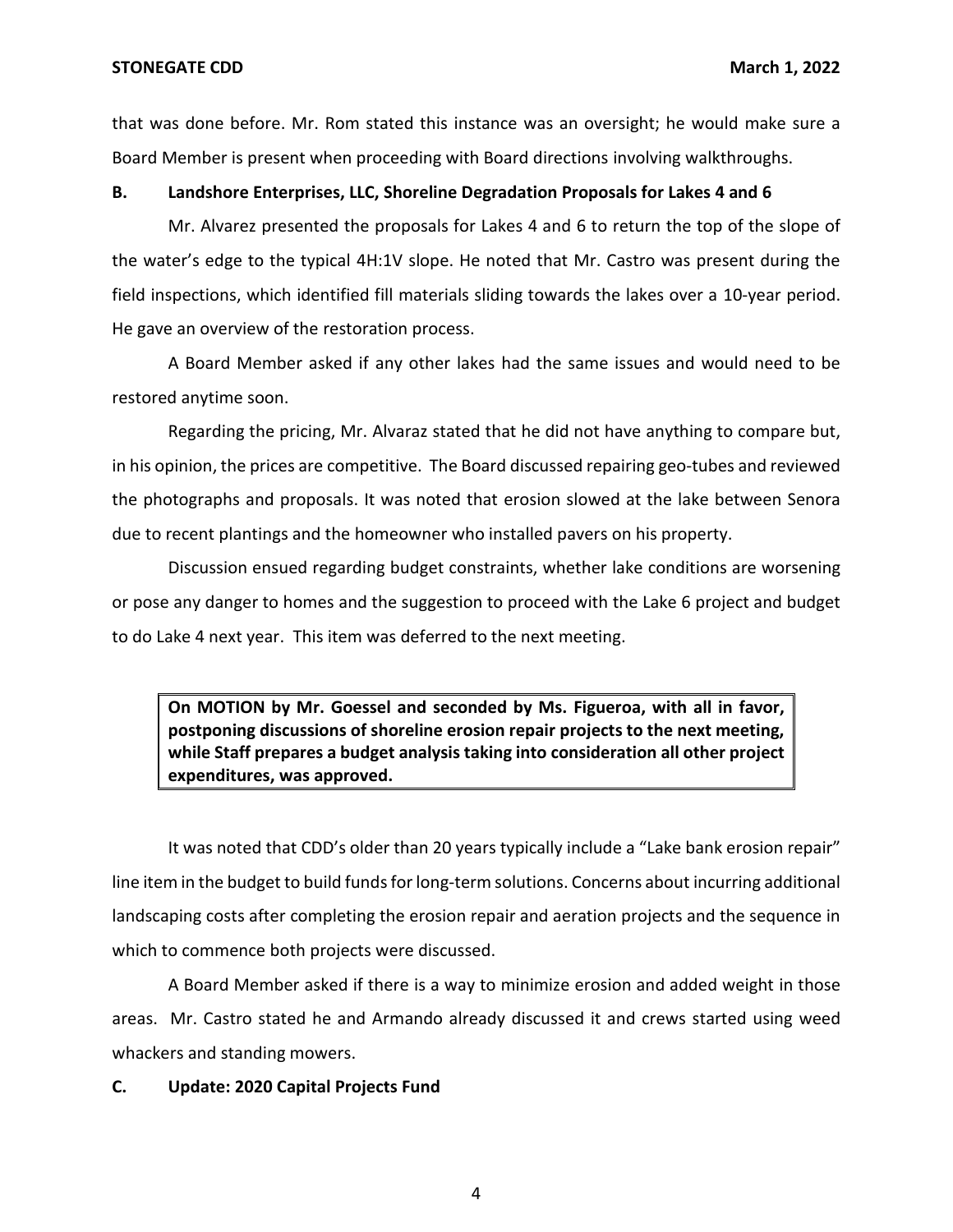This item was presented during Items 4A and 4B.

## **D. Update: Stormwater Reporting Requirements**

Mr. Rom stated that, due to recent legislation, it is necessary to engage the District Engineer to prepare and submit the 20-Year Stormwater Management Needs Analysis Report by June 30, 2022. He presented the Work Authorization letter and stated this is an unbudgeted expense. A Board Member noted the \$5,000 fee was considered reasonable.

**On MOTION by Mr. Goessel and seconded by Mr. McGuinness, with all in favor, the Alvarez Engineers, Inc., Limited Amount Work Authorization to prepare and submit the 20-Year Stormwater Management Needs Analysis Report, in a notto-exceed amount of 5,000, was approved.** 

 **the District's General Elections; Providing for FIFTH ORDER OF BUSINESS Consideration of Resolution 2022-01, Implementing Section 190.006(3), Florida Statutes, and Requesting that the Miami-Dade County Supervisor of Elections Begin Conducting Compensation; Setting for the Terms of Office; Authorizing Notice of the Qualifying Period; and Providing for Severability and an Effective Date** 

Mr. Rom presented Resolution 2022-01. Seats 2, 3 and 4 will be up for election at the

November 2022 General Election. Those who wish to run must apply directly with the Miami Date

County Supervisor of Election's (SOE) office or website, during the candidate qualifying period.

 **Conducting the District's General Elections; Providing for Compensation; Setting On MOTION by Ms. Figueroa and seconded by Mr. Granobles, with all in favor, Resolution 2022-01, Implementing Section 190.006(3), Florida Statutes, and Requesting that the Miami-Dade County Supervisor of Elections Begin for the Terms of Office; Authorizing Notice of the Qualifying Period; and Providing for Severability and an Effective Date, was adopted.** 

### **SIXTH ORDER OF BUSINESS** Discussion Items

**A. Update: Pool Permit**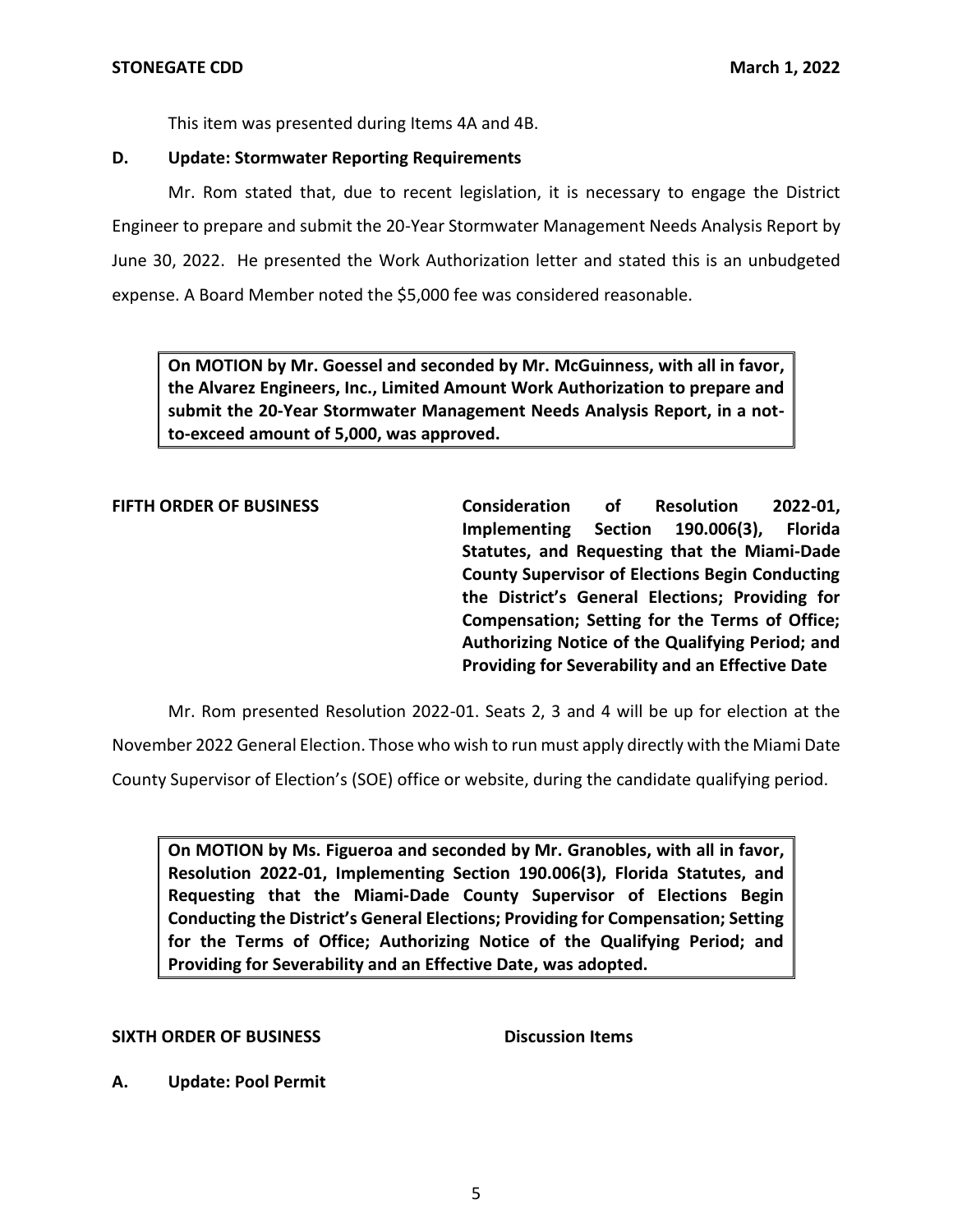Mr. Castro discussed difficulties getting the City Code Enforcement and Building Divisions to close out open permits for the wading pool, pool pipes, original pool permit Contractor and handicapped chair. He discussed these matters with Ms. Krystal Patterson, Director of Code Enforcement. Ms. Patterson informed him today that she applied for the pool and the handicapped chair permits and advised him that three of the four permits were closed. Since her records do not show them as closed in their system, he would provide proof tomorrow. He hoped to have all the permits closed by next week.

Mr. Goessel suggested approving funds for a low-key event for the pool reopening. The entryway sign will be used to announce reopening the pool.

**On MOTION by Mr. Goessel and seconded by Mr. McGuinness, with all in favor, allocating \$500 towards reopening the pool, was approved.** 

## **B. Update: Pool System Upgrade Design**

 discussed the proposed location for the new pumps, which will result in gaining 35' feet of deck Mr. Castro distributed and reviewed the True Blue Pools upgraded design plan and space. Costs expended for the permit, obtaining formal proposals and closing the pool for three weeks to a month to reconnect the new equipment, were discussed.

Mr. Alvarez stated the Board must approve an updated design plan and review the formal proposal, which will be required when he reapplies for the permit.

**On MOTION by Mr. McGuinness and seconded by Mr. Goessel, with all in favor, the True Blue Pools updated design plan and proposal, in a not-to-exceed amount of \$120,000, subject to Mr. Alverez's review and preparation of amended Site Plan to the City and the Chair working with Mr. Castro on final review, and authorizing the Chair to execute the contract agreement, was approved.** 

### **SEVENTH ORDER OF BUSINESS Consent Agenda Items**

Mr. Rom presented the following:

**A. Acceptance of Unaudited Financial Statements as of January 31, 2022**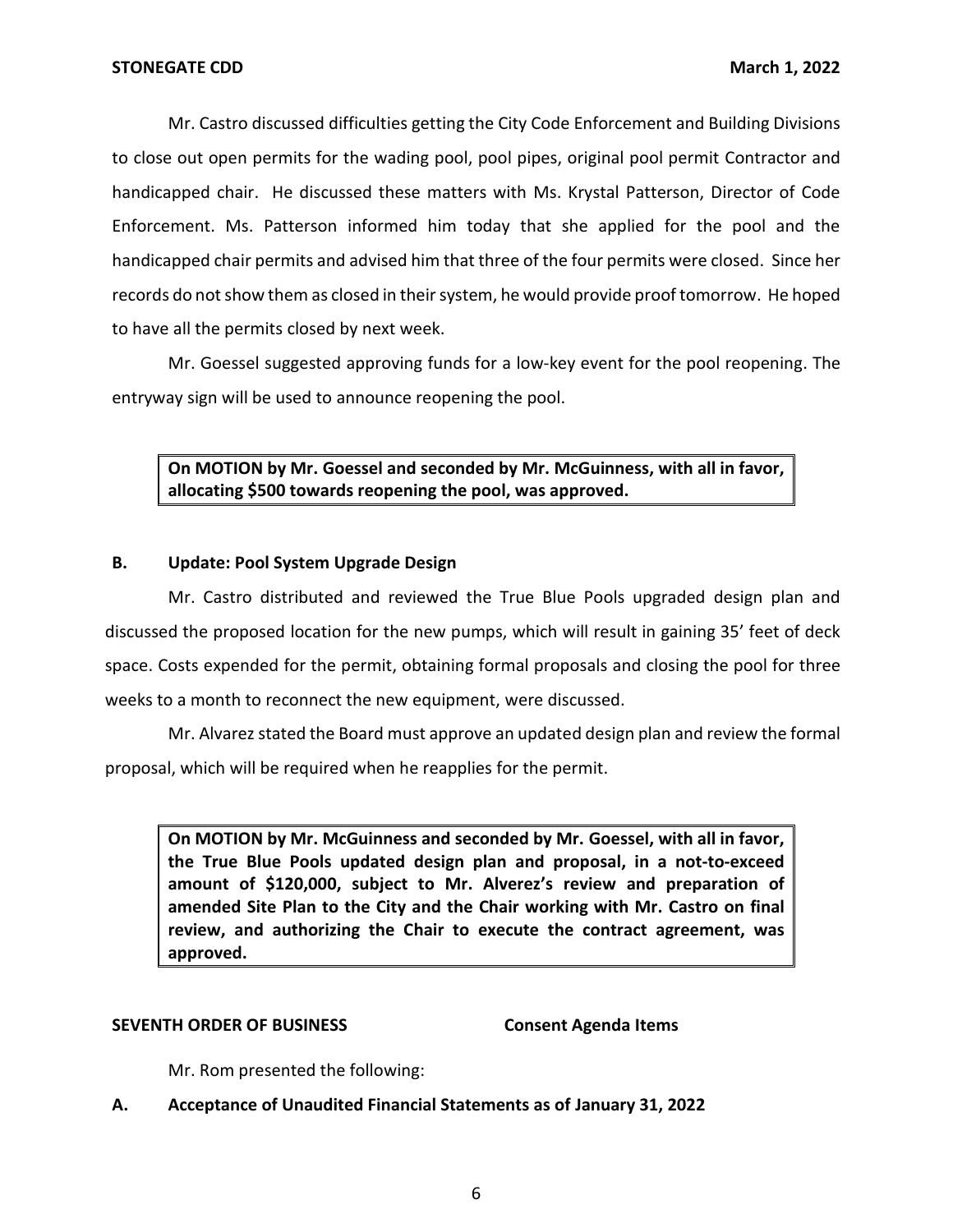## **B. Approval of October 18, 2021 Regular Meeting Minutes**

**On MOTION by Ms. Figueroa and seconded by Mr. Granobles, with all in favor, the Consent Agenda Items, as presented, were accepted and approved.** 

## **EIGHTH ORDER OF BUSINESS STAFF REPORTS**

## **A. Operations Manager:** *UNUS Property Management*

• **Allstate Resource Management, Inc., Mitigation Area Management Report** 

Mr. Castro distributed the Management Report and reported the following:

 $\triangleright$  Armando Garcia Land Service, Inc.: Contract amended to reduce frequency of landscape maintenance around the lakes to three cuts per year; if a fourth cut is necessary, it would be an additional cost. As the red plants around the lake and high-maintenance and to possibly reduce costs, a second opinion on whether to replace them would be presented at the next meeting.

# **On MOTION by Mr. McGuinness and seconded by Mr. Granobles, with all in favor, amending the Armando Garcia Land Service, Inc., contract and the existing scope of work to include plant maintenance, was approved**

 $\triangleright$  Duck removal services were suspended, due to budget constraints; other alternatives are being researched.

 $\triangleright$  The gym equipment fitness service was suspended, as in-house maintenance person is performing those duties.

 $\triangleright$  The treadmill will be used for parts.

 $\triangleright$  A handyman was engaged and working out well. A list of completed and in progress tasks was included in the Report.

Discussion ensued regarding the best way to restore the pillars to the original condition.

 $\triangleright$  A rendering to open the two doors was distributed. The handyman will construct and build planters.

 maintenance items, some of which are the HOA's responsibility. Discussion ensued regarding the plans, building to code and addressing other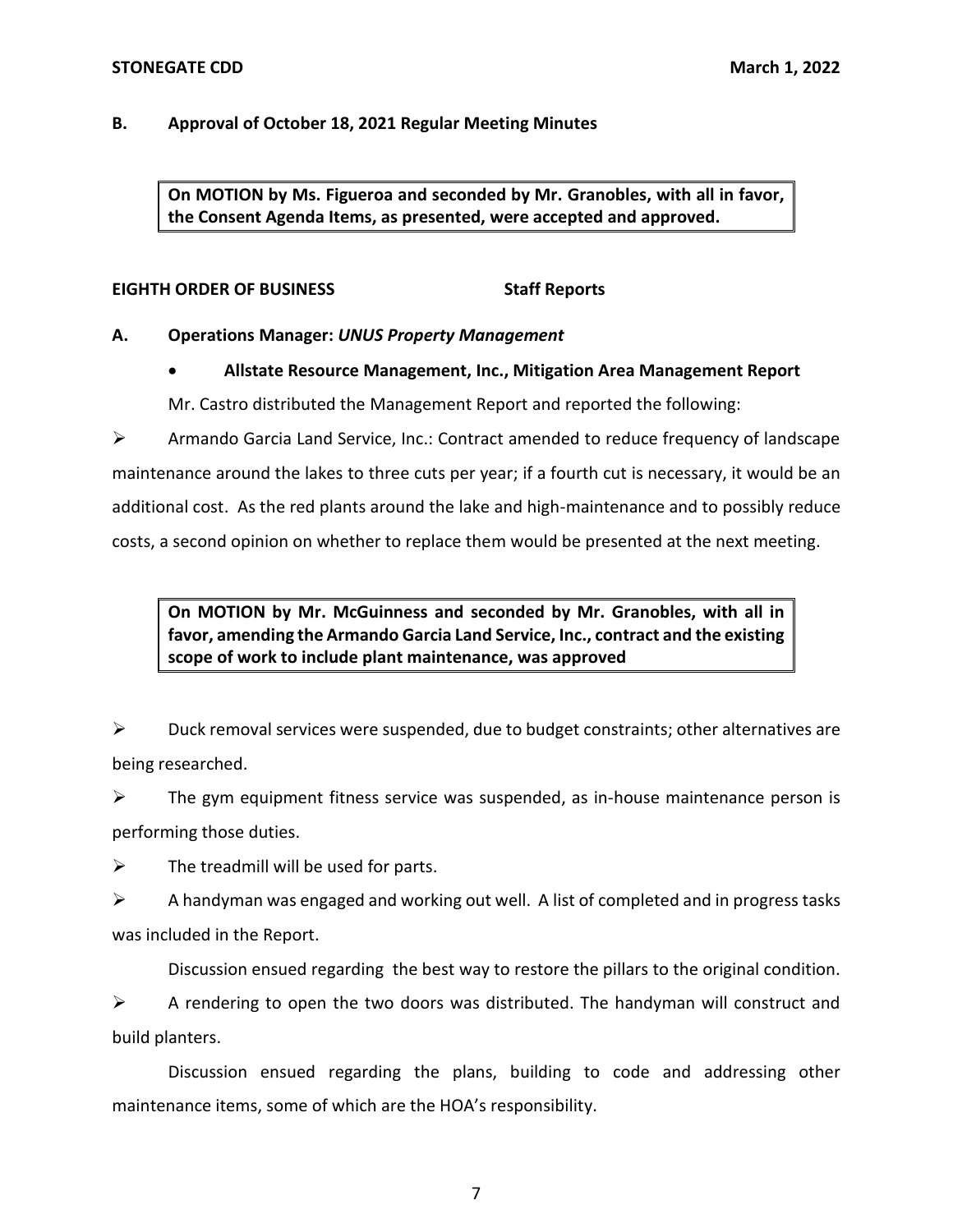➢ Facility Rental Fees: Proposed increasing rates from \$40 to \$60 per hour.

Discussion ensued regarding initiating tiered rates and cleanup issues. A modified fee schedule would be presented at the next meeting.

**On MOTION by Mr. McGuinness and seconded by Mr. Granobles, with all in favor, authorizing the Operations Manager and District Counsel to prepare a redline edited version of the current Facility Rental Agreement with proposed tiered fee rates starting with \$60 per hour, was approved.** 

A proposal for a new playground and renderings would be presented at the next meeting.

**On MOTION by Mr. McGuinness and seconded by Mr. Goessel, with all in favor, authorizing the District Engineer to update the Capital Projects Fund to include Lake 4 and Lake 6 as part of the aeration project, was approved.** 

## **B. District Counsel:** *Billing, Cochran, Lyles, Mauro & Ramsey, P.A.*

There was no report.

## **C. District Engineer:** *Alvarez Engineers*

There was no report.

### **D. District Manager***: Wrathell, Hunt and Associates, LLC*

Mr. Rom distributed photographs of proposed donated gym equipment.

 **accepting Mr. Eiras' proposed gym equipment as donated, was approved. On MOTION by Ms. Figueroa and seconded by Mr. Granobles, with all in favor,** 

## • **NEXT MEETING DATE: May 3, 2022 at 6:30 P.M.**

## o **QUORUM CHECK**

The next meeting would be held on May 3, 2022.

### **NINTH ORDER OF BUSINESS**

**Supervisors' Requests**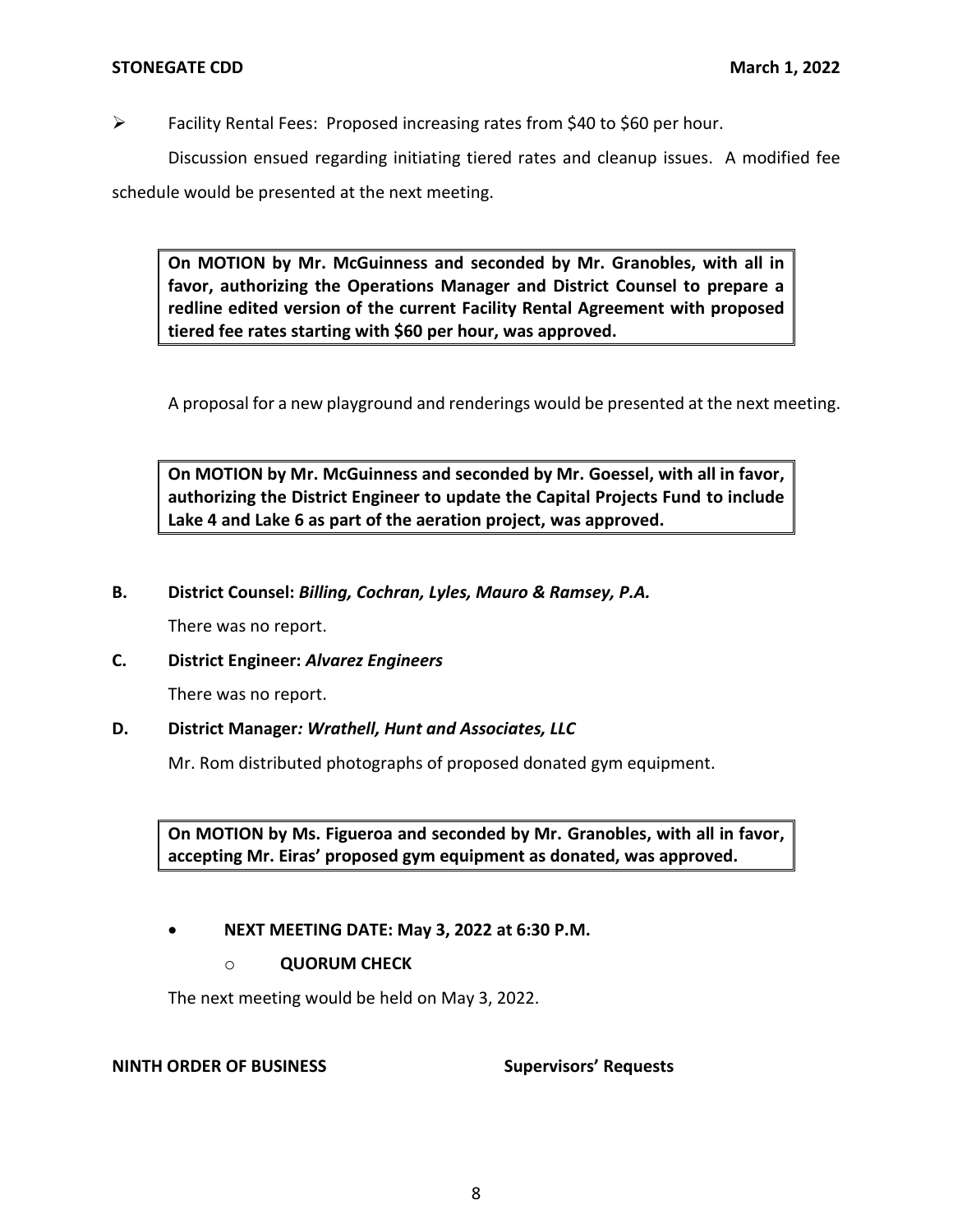There were no Supervisors' requests.

# **TENTH ORDER OF BUSINESS Adjournment**

There being no further business to discuss, the meeting adjourned.

**On MOTION by Ms. Figueroa and seconded by Mr. McGuinness, with all in favor, the meeting adjourned at approximately 9:07 p.m.** 

# [SIGNATURES APPEAR ON THE FOLLOWING PAGE]